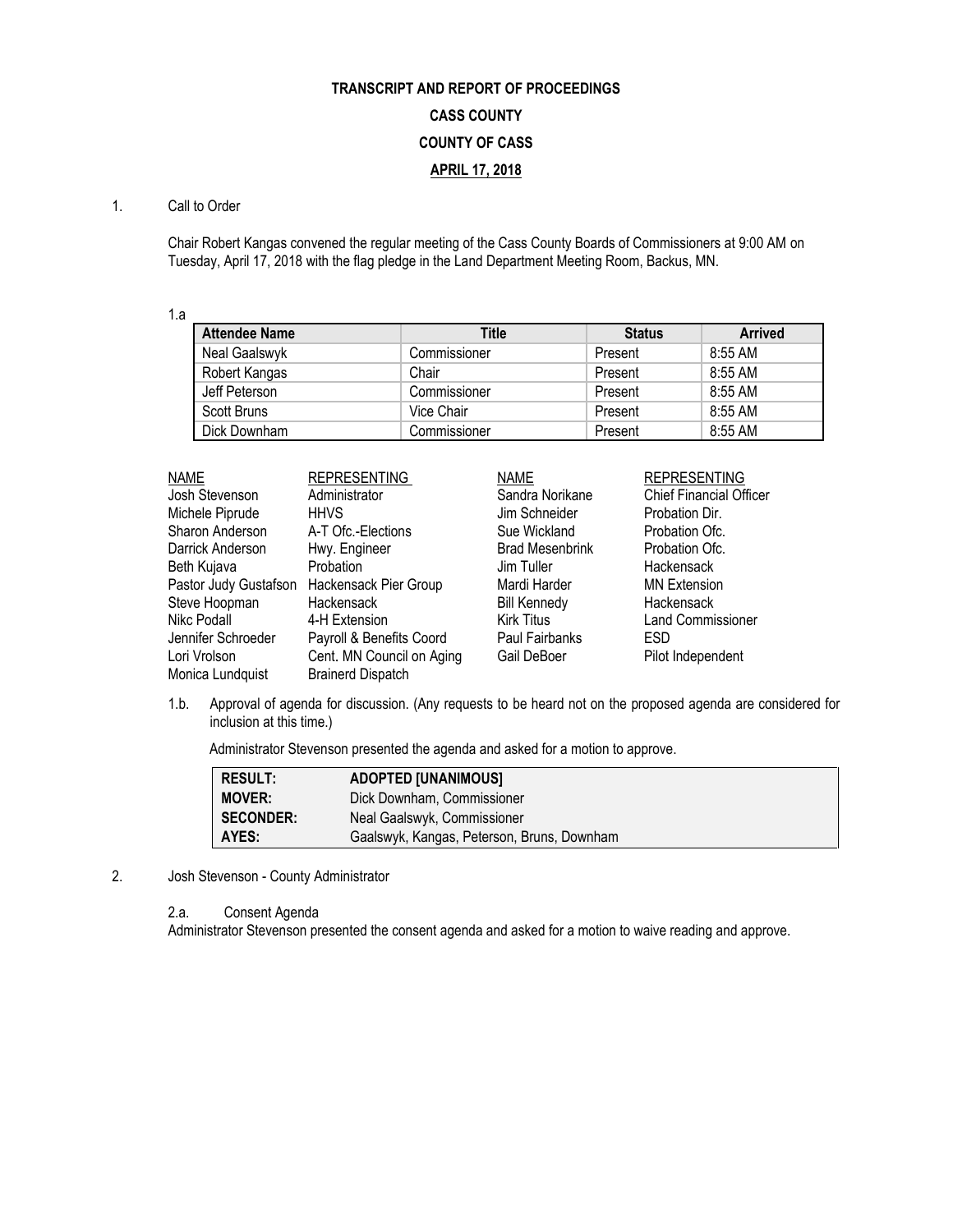Approve - Minutes of April 3rd, 2018

Approve - Auditor manual/voids/corrections warrants (Batch #2) dated March 2018 in the amount of \$4,459,888.07.

Approve - Auditor warrants dated March 29, 2018 in the amount of \$180,532.83.

Approve - Auditor warrants dated April 5,2018 in the amount of \$253,269.63.

Receive & file - Monthly budget reports.

Approve - HHVS IFS Manual/Voids/Corrections warrants dated March 30, 2018 in the amount of (\$3,417.17).

Approve - HHVS SSIS -Spec Check Auditor warrants dated April 6, 2018 in the amount of \$753.00.

Approve - HHVS Auditor warrants dated April 6, 2018 in the amount of \$76,838.26.

Approve - HHVS IFS-SSIS Auditor warrants dated April 6, 2018 in the amount of 166,990.18.

Receive & file – Notice of resignation of Jennifer Schroeder, Human Resource & Payroll Benefits Coordinator, Grade 31, effective August 1, 2018 at the latest and notice of intent to advertise and fill budgeted position.

Receive & file - Notice of appointment of Jessica Manifold, Environmental Services Deputy Director, Grade 35, Step 1, effective April 23, 2018.

Receive & File - Notice of probation completion for Loretta Weiss, County Agency Social Worker-CPS, Grade 30, Step 02, on March 28, 2018.

Receive & File - Notice of probation completion for Bonnie Bauer, Office Support Specialist, Grade 16, Step 02, on April 16, 2018.

Receive & file - Notice of resignation of Karina Mellen, County Agency Social Worker, effective April 13, 2018, and notice of intent to fill with a budgeted County Agency Social Worker, Grade 30.

Receive & file - Notice of resignation of Tricia Miller, County Agency Social Worker-CPS, effective April 25, 2018, and notice of intent to fill with a budgeted County Agency Social Worker-CPS, Grade 30.

Receive & file - Notice of appointment of Sarah Holland to Home Health Aide, Grade 13, Step 1 effective April 23, 2018.

Receive & file - Notice of Appointment of Brittany Trujillo, Data Entry Clerk, Grade 16, Step 1, effective April 23, 2018.

On & Off Sale 3.2 Beer: Wedgewood Golf Course – Richard Watson – Leech Lake; Grand Vu Lodge – Jeff Anderson - Turtle Lake; Cherney's Resort – Ignace Cherney – Unorganized; Set-Up: Northland Lodge – Michael O'Reilley – Unorganized; Gambling: Maxon Van Eps @ Backus Legion – James Bartholomay – Powers; Women Anglers of Minnesota – Kristen Merwin – Powers.

Payments for current capital projects. Authorize - Highway capital project payments - Walker - Mark Beard #61 \$200.00; Remer - Mark Beard #61 \$1,375.00; Pine River Transfer Station payments - Mark Beard #61 \$2,175.00

Capital payments are for the new County Remer Maintenance Shop and City of Remer Fire Hall & Ambulance Garage.

And for the building repairs at the Pine River Transfer Station. (Source of funds from Capital Fund - Garages & Capital Outlay Bldgs.).

Approve – Contract for the purchase and installation of tempering valves for 9 emergency eyewash stations to meet OSHA regulations with Lundberg Plumbing and Heating for \$10,695. This includes 4 stations at the Walker Courthouse Campus, 3 at the Highway garage in Walker, and one each at the Highway garages in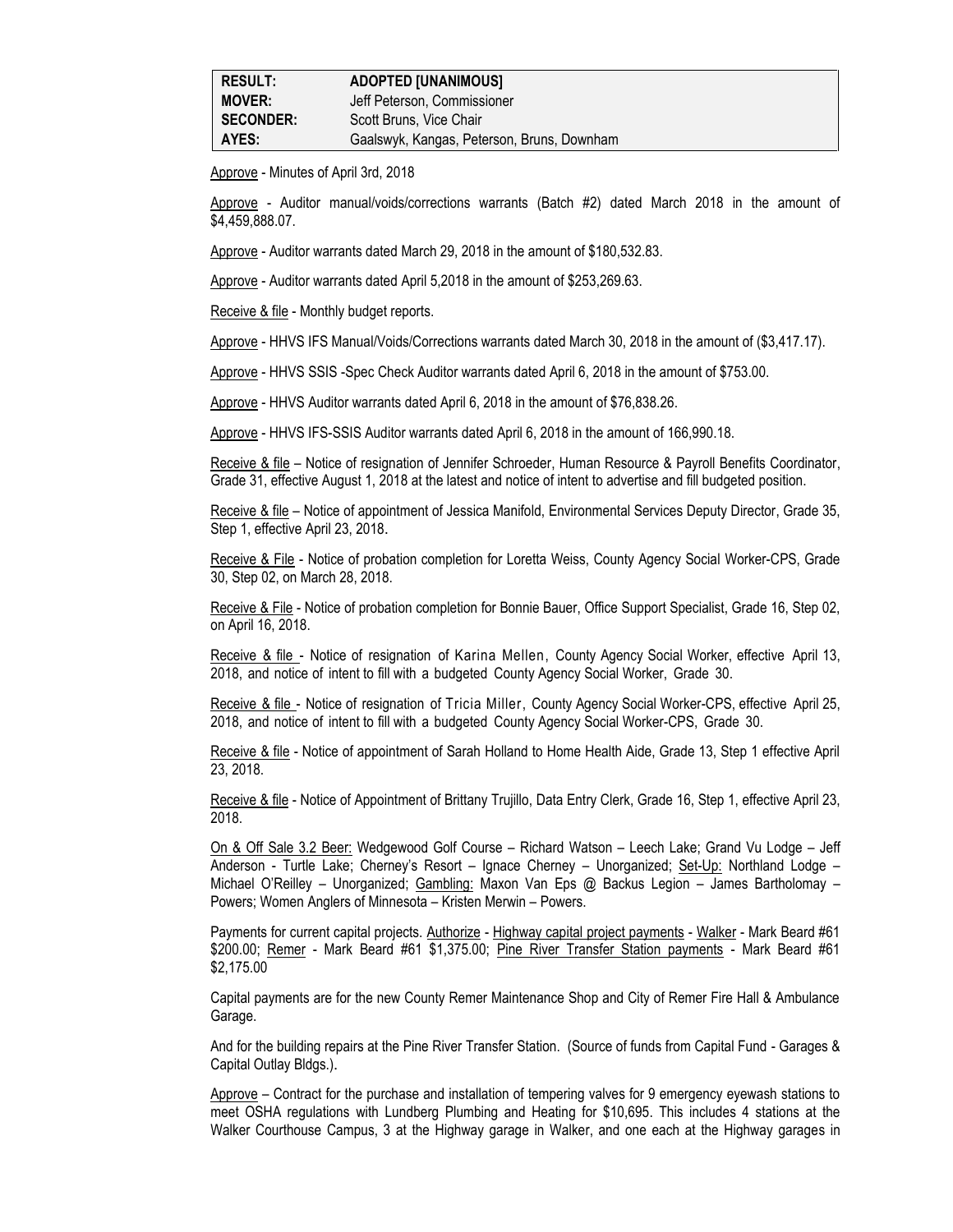Pillager and Hackensack. The work includes all parts, valves, and piping.

Motion - To classify Parcel ID #83-337-2820 parcel and Parcel ID # 83-337-0210 as non-conservation and authorize direct sale pursuant to MS 282.01, Subd7a. at the appraised value of \$4,700.00 plus associated fees for a total amount of \$4,998.51 to the City of Bena.

Approve - Distribution of Chippewa National Forest 25% Fund payment for 2018 in the amount of \$367,060.70.

Approve: Updated write-off policy:

*"Overpayments received by the County for recordings, ESD permits and fees, and Auditor-Treasurer receipts for licenses, fees and tax collections (property, mortgage, and deed tax), that are less than \$10 will be considered a write-off and not refunded."*

Approve - Independent Contractor Personal/Professional Service Agreement with Franz Vancura for a period commencing January 1, 2018 and terminating December 31, 2018.

Approve – Appointment of Scott Wilson, Executive Director of Cass County HRA to the Bi-Cap Board of Directors representing the public sector, for an additional 2 year term ending December 31, 2019.

Award - Grading contract of Deerfield Trails to Sawyer Timber not to exceed \$750.00/grading.

Award - Grading contract of the Bungo/Moose Lake trails to Sawyer Timber not to exceed \$1,175.00/grading.

Award - Grading contract of the Bull Moose Trail to Sawyer Timber not to exceed \$825.00/grading.

Award - Contract for the Old Grade to Holmvig Excavating not to exceed \$3,718.00 including grading and hauling additional material.

The Cass County Land Department has received the following quotes for grading of forest access trails in Deerfield, Powers, Bungo, Moose Lake, Bull Moose and Blind Lake Townships. All trails will be graded twice.

| <b>Bidder</b>          | Bungo/Moose Lake | Deerfield | <b>Bull Moose</b> | Old Grade  |
|------------------------|------------------|-----------|-------------------|------------|
| Holmvig Excavating LLC | No Bid           | No Bid    | No Bid            | \$3,178.00 |
| Sawyer Timber          | \$1,175.00       | \$750.00  | \$825.00          | No Bid     |
| Schrupp Excavating     | \$1,300.00       | \$900.00  | \$950.00          | \$3,850.00 |

Authorize - Sheriff to accept donation in the amount of \$500.00 from Wilkinson Township for the Lakes Area Dive Team.

Approve – Cass County SWCD Invoice #35 to provide professional services for Aquatic Invasive Species (AIS) prevention \$17,587.12.

#### Approve Abatements:

2018 Vincent Hines, 03-014-0003, Becker, Grant Ag Homestead Current \$ 708.00, Proposed \$ 532.00, Tax \$ Change \$(176.00); 2018 Joseph Hanzel, 19-385-0140, Kego, Correct Value Current \$2,750.00, Proposed \$ 2,510.00, Tax \$ Change \$(240.00); 2017 Joseph Hanzel, 19-385-0140, Kego, Correct Value Current \$2,626.00, Proposed \$2,422.00, Tax \$ Change \$(204.00); 2016 Joseph Hanzel, 19-385-0140, Kego, Correct Value Current \$2,428.00, Proposed \$ 2,262.00, Tax \$ Change \$(166.00); 2018 Waldin Rockford, 87-018- 4303, East Gull Lake, Correct Value Current \$4,752.00, Proposed \$ 4,590.00, Tax \$ Change \$(162.00); 2018 Daniel Pflugshaupt, 31-015-1102, Pine River Twp, Update Homestead Percentage Current \$2320.00, Proposed \$ 2,270.00, Tax \$ Change \$ (50.00).

Adopt – Resolution 22-18 approving sponsor for Grant in Aid Trails.

Commissioner Peterson offered Resolution No. 22-18 and moved its adoption, Commissioner Bruns seconded:

**WHEREAS,** Cass County desires to maintain trails for the enjoyment of the public and will act as legal sponsor for application(s) to the DNR Trails Assistance Program, the MN DNR Grant-in-aid Trail Permit and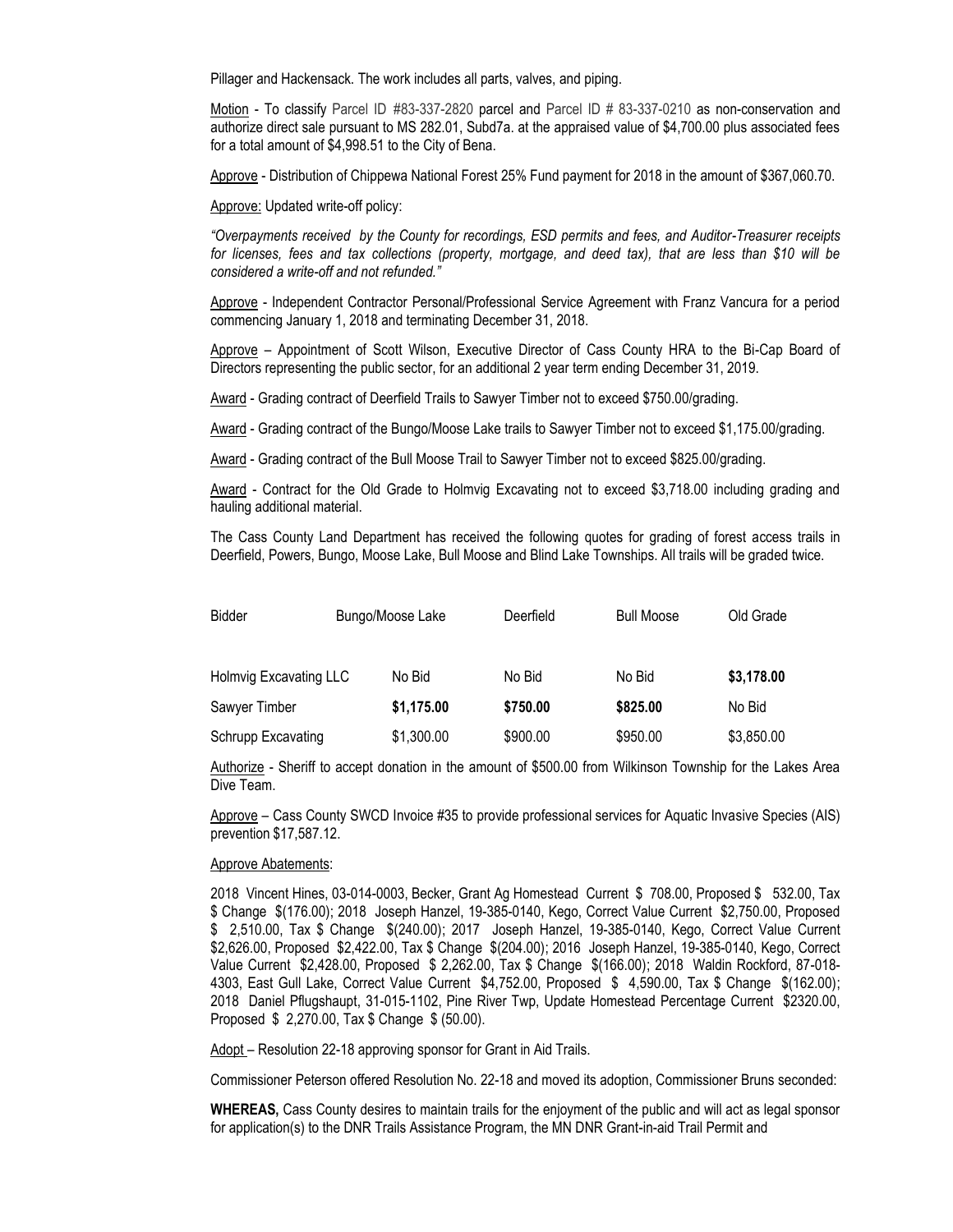**WHEREAS,** Cass County may enter into agreement with the State of Minnesota for the following trail systems.

|                     | Cass County Ski Trails |               |
|---------------------|------------------------|---------------|
| Hiram               |                        | Washburn Lake |
| Goose Lake          |                        | Cut Lake      |
| Snowmobile Trails   |                        |               |
| Arctic              |                        | Paul Bunyan   |
| Aspen               |                        | Pipeline      |
| <b>Brush Pilots</b> |                        | Snoway 1      |
| Chippewa            |                        | Snowsnake     |
| Eagle Country       |                        | Soo Line      |
| Heartland           |                        | Triville      |
| Hiram               |                        | Winnie Loop   |
| Lost Girl           |                        | Wood Lake     |
|                     |                        |               |

Wadena Trail Breakers

All-Terrain Vehicle Trails

Soo Line

Emily-Outing Trail

**WHEREAS,** Cass County will comply with all applicable laws and regulations as stated in the grant contract agreement(s), permits and by all applicable federal and state laws and regulations,

**WHEREAS,** Cass County recognizes and assigns Kirk Titus, who will act as the Authorized Representative on behalf of Cass County,

**NOW, THEREFORE BE IT RESOLVED** Cass County agrees to act as legal sponsor for the above applications and agreements of the DNR Trails Assistance Program for 2018 to 2019.

**BE IT FINALLY RESOLVED THAT**, notwithstanding the financial assistance provided for in the state contract, Cass County shall not be liable for such costs as are incurred by the club because state funds are depleted.

Resolution No. 22-18 was adopted by majority vote: Ayes: Bruns, Downham, Gaalswyk, Kangas, Peterson. Nays: None.

Accept - Donation to HHVS for Cass County Veterans from Salem Lutheran Church - Longville in the amount of \$200 to use for Veterans Transportation.

Receive and File – March 2018 Interest Report

Receive & file - Application for Zoning Reclassification from Michael & Mary Sams for a parcel (PID 33-010- 4300) in Poplar Township and remand to the Cass County Planning Commission to notify and schedule public hearing. They are requesting a reclassification to utilize Veterans Administration financing – anything over 20 acres won't be financed by the VA. Land will still be Ag Homestead. No change in ownership or use.

Receive & file – Timber auction results of March 30, 2018 totaling 5,639 cords totaling \$177,197.00.

#### 3. Jim Schneider - Probation

3.a. Pretrial Grant Evaluation Summary with Dr. Elizabeth Kujava

Probation Director Jim Schneider and grant evaluator Dr. Elizabeth Kujava provided a pretrial grant evaluation summary to the Board. The evaluation included objectives and data collected during to date. It was noted that the goals were ambitious for the first two years and need to be refined. It was also noted that Cass County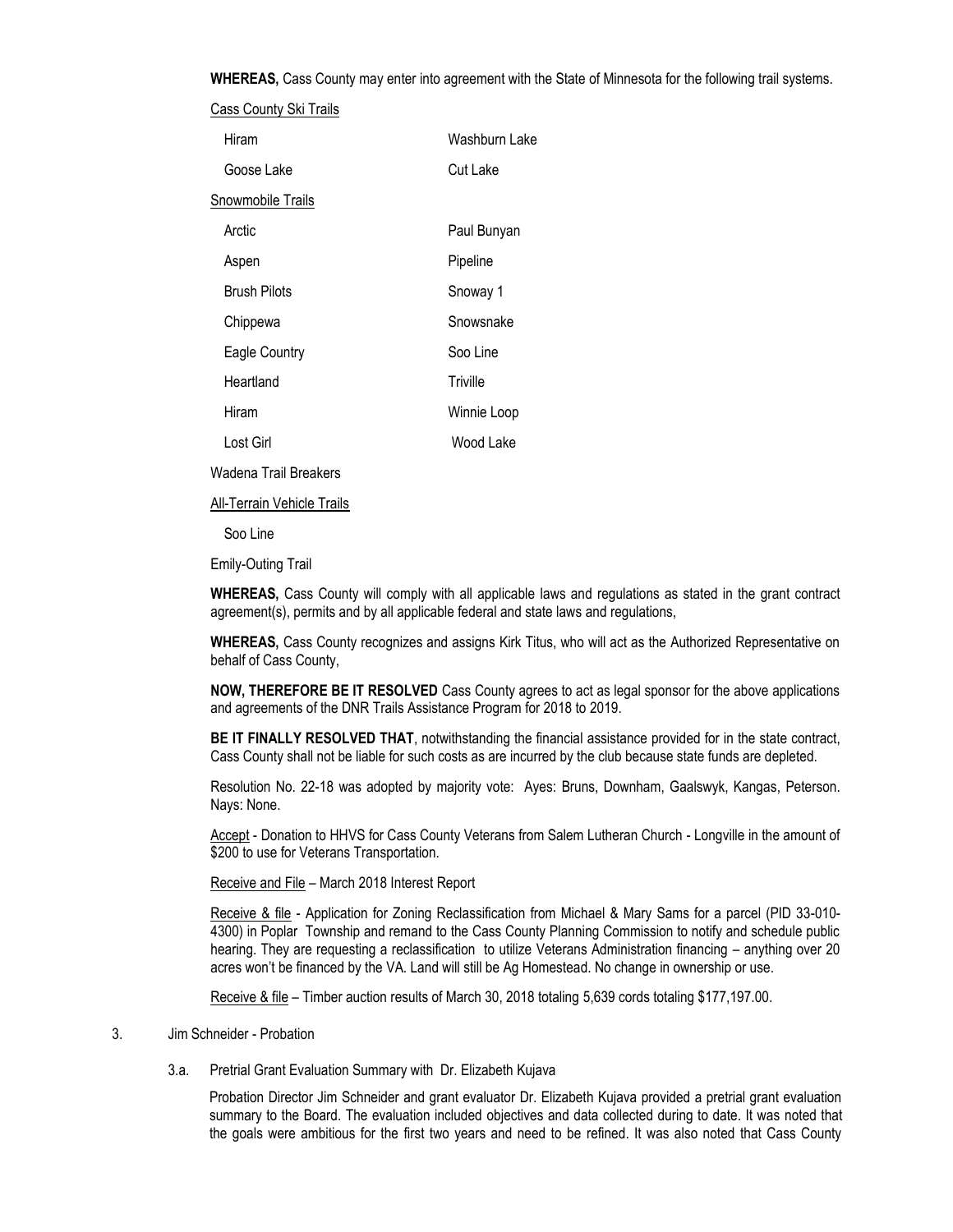chose not to adopt the state tool and create their own. This created a more robust pre-trial validation assessment system than the state tool. They explained that low risk people are left alone, medium risk people correct their behavior with help, and high risk people are incarcerated to protect the public. They also noted that you cannot force treatments while in pre-trial. The Board thanked them for the update and information.

#### **RESULT: RECEIVED AND FILED**

- 4. Steve Hoopman Fund 73 Request
	- 4.a. Hackensack Fishing Pier

Community members from the City of Hackensack addressed the Board regarding the need for funds to repair the seawall on Birch Lake. They explained that they have raised almost half of the \$50,000 dollars needed for repairs. It was noted that the area is used by community members and the Hackensack Children's Fishing contest. They also noted that the fishing contest brings over 1000 kids into town each summer and people that attend the fishing contest tend to conduct business in town. They reported that the pier area is becoming unsafe and may need to be closed unless repairs are made. They also reported that the current seawall was 19 years old and repairs are expected to last another 15 to 20 years. The group then asked for a motion to commit \$25,000 to the City of Hackensack from Fund 73 for the fishing pier replacement project on Birch Lake as match to local funds.

| RESULT:          | <b>APPROVED [UNANIMOUS]</b>                |
|------------------|--------------------------------------------|
| <b>MOVER:</b>    | Jeff Peterson, Commissioner                |
| <b>SECONDER:</b> | Neal Gaalswyk, Commissioner                |
| AYES:            | Gaalswyk, Kangas, Peterson, Bruns, Downham |

- 5. Lori Vrolson Central Minnesota Council on Aging
	- 5.a. 2018 Update

Central Minnesota Council on Aging Executive Director Lori Vrolson presented an update to the Board. She noted that primary responsibility of the agency is to manage and award funding to older adults. She described the funding as a safety net for older adults not quite in need of public services. It was noted that funding has been flat since 2003 and that Cass County gets 7% of the funding with 6% of the area population. It was also noted that 29% Cass residents are over age 65. She reported that the contracts for services and reimbursements are made by performance. She also reported that nutrition is the largest contract with dining sites and restaurants. It was noted that staff in the Brainerd office meet with people in their homes helping to navigate financial and legal services provided. She also reported that community support services keep people in their homes and provide training to local businesses on dementia and alzheimer's disease. It was noted that Senior Linkage is the best way to contact the agency for services. The Board thanked her for the update and information.

| <b>RESULT:</b> | <b>RECEIVED AND FILED</b> |  |
|----------------|---------------------------|--|
|----------------|---------------------------|--|

- 6. Mardi Harder University of Minnesota Extension
	- 6.a. Associate Dean's Award for Courage and Innovation

Regional Director of University of Minnesota Extension Mardi Harder informed the Board that Nic Podoll, Cass County 4-H Coordinator, was the recipient of the Associate Dean's Award for Courage and Innovation. She reported that the award is given to employees that have demonstrated courage and innovation in outreach and engagement of first generation youth and volunteers in the Minnesota 4-H program. It was noted that the 4-H program has grown 61% since 2016 and the state goal is 10% each year. It was also noted that afterschool programs are working well in getting kids involved with hopes that community 4-H clubs will be started. The Board thanked Nic for growing the program and Mardi for leadership direction.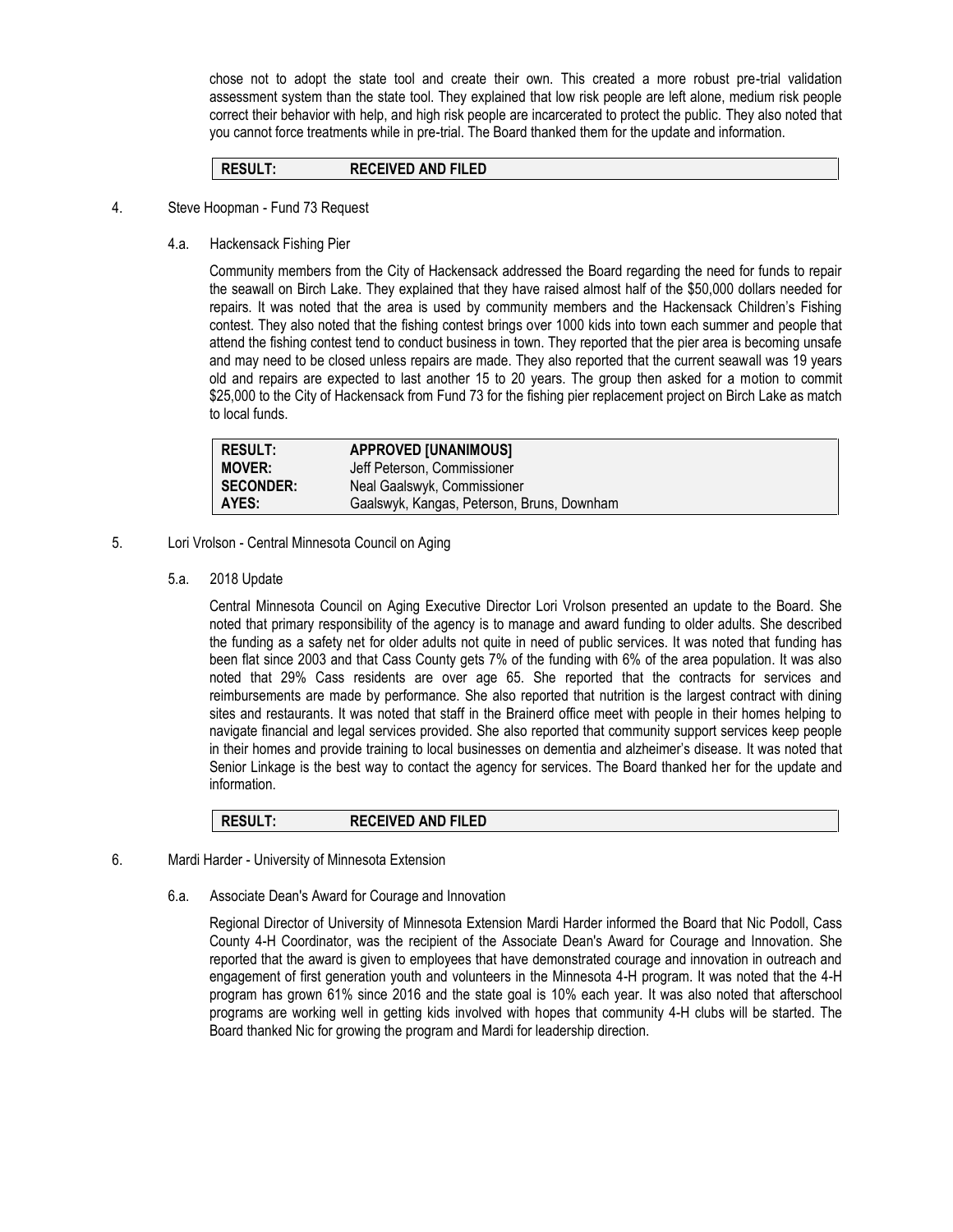### **RESULT: RECEIVED AND FILED**

#### 7. Kirk Titus - Land Commissioner

7.a. 2017 Annual Report

Land Commissioner Kirk Titus presented the 2017 Cass County Land Department Annual Report summarizing activities in forest management, recreation management, survey activity, and land asset management programs. He noted that expenses are flat with a \$1.5 million dollar tax forfeit settlement. He also noted that timber harvest acres were slightly below the plan in 2017 to accommodate the increase in acres from the previous year due to storms. It was also noted that the report provides a valuable historical record and will be used during the budgeting process and discussions with stakeholders. The Board thanked him for the report and information.

| <b>RESULT.</b> | <b>RECEIVED AND FILED</b> |  |
|----------------|---------------------------|--|
|----------------|---------------------------|--|

- 8. Sharon Anderson Elections Administrator
	- 8.a. April Elections Report

Elections Administrator Sharon Anderson provided an April 2018 Elections report. She noted schedules, outreach to the public, and an office of the legislative auditor report on elections security commitments. She also reported that the City of Pine River has agreed to be an absentee ballot location completing coverage for that part of the County. The Board thanked her for the report.

# **RESULT: RECEIVED AND FILED**

8.b. Election Equipment Purchase

Elections Administrator Sharon Anderson provided information on the replacement election equipment needed. She noted that the equipment recommended is from an existing vendor and only six Counties has went with other vendors. She also noted that this equipment is expected to last 10 to 15 years. She reported that she was not asking to replace assisted voting devices at this time and is waiting for legislative approval. She then asked for a motion to approve purchase from state contract vendor Election Systems & Software for election tabulation equipment and software in the amount of \$264,923, using state grant funds on-hand in the amount of \$91,375, and \$173,548 from the Capital Project Fund.

| <b>RESULT:</b>   | <b>APPROVED [UNANIMOUS]</b>                |
|------------------|--------------------------------------------|
| <b>MOVER:</b>    | Dick Downham, Commissioner                 |
| <b>SECONDER:</b> | Scott Bruns, Vice Chair                    |
| AYES:            | Gaalswyk, Kangas, Peterson, Bruns, Downham |

- 9. Darrick Anderson Highway Department
	- 9.a. Approval of CM 2018-2 Aggregate Surfacing & Production

County Highway Engineer Darrick Anderson presented the bid results for stockpiling and surfacing aggregates. After a brief he asked for a motion to award contract on CM 2018-2 Aggregate Surfacing & Production project to Swenson Aggregate & Construction LLC.. Bids were opened April 10, 2018.

| ີ                                    |                  |
|--------------------------------------|------------------|
| Bidder                               | <b>Total Bid</b> |
| Swenson Aggregate & Construction LLC | \$351,109.50     |
| Schrupp Excavating                   | \$404,732.00     |

| <b>RESULT:</b>   | <b>APPROVED [UNANIMOUS]</b>                |
|------------------|--------------------------------------------|
| <b>MOVER:</b>    | Jeff Peterson, Commissioner                |
| <b>SECONDER:</b> | Neal Gaalswyk, Commissioner                |
| AYES:            | Gaalswyk, Kangas, Peterson, Bruns, Downham |

9.b. Approval of Roadway Striping bid for 2018

County Highway Engineer Darrick Anderson provided the bid results for roadway striping. He noted that the low bidder has been awarded the contract for the past two years and that prices are up slightly from last year. He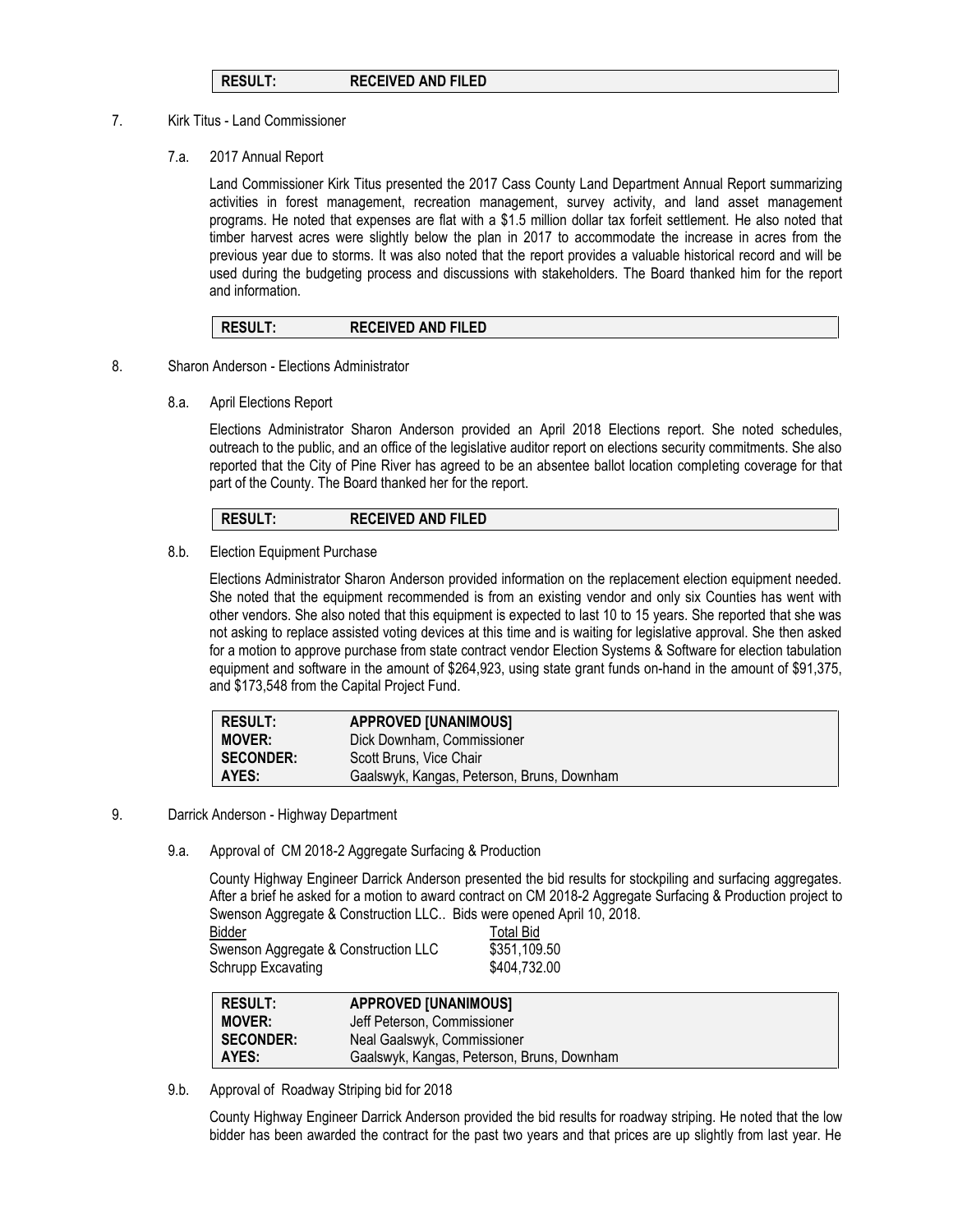then asked for a motion to award contract on Roadway Striping 2018 project to Traffic Marking Service. Bids were opened April 9, 2018. Bidder **Bidder** Total Bid Traffic Marking Service \$63,302.93 AAA Striping Service Co.  $$67,364.26$ 

| <b>RESULT:</b>   | <b>APPROVED [UNANIMOUS]</b>                |  |
|------------------|--------------------------------------------|--|
| <b>MOVER:</b>    | Neal Gaalswyk, Commissioner                |  |
| <b>SECONDER:</b> | Dick Downham, Commissioner                 |  |
| AYES:            | Gaalswyk, Kangas, Peterson, Bruns, Downham |  |

9.c. Final Payment on Contract 62004

County Highway Engineer Darrick Anderson provided a summary of the completed projects in the south west and Jenkins area of the County. He reported that over \$2.5 million has been paid through State and Local funding sources. He then asked for a motion to adopt resolution 21-18 for final payment on contract 62004 (SAP 011-620-004; SAP 011-623-004 and CP 2017-1(115)), pavement preservation projects located in the south western and Jenkins area of Cass County.

| RESULT:          | <b>APPROVED [UNANIMOUS]</b>                |
|------------------|--------------------------------------------|
| <b>MOVER:</b>    | Scott Bruns, Vice Chair                    |
| <b>SECONDER:</b> | Jeff Peterson. Commissioner                |
| AYES:            | Gaalswyk, Kangas, Peterson, Bruns, Downham |

- 10. Paul Fairbanks Environmental Services
	- 10.a. 2018 Household Hazardous Waste Collection

County Planner Paul Fairbanks provided a summary of Household Hazardous Waste Collection Sites and Dates. He noted that the County has done this for a number of years in cooperation with the joint powers group from Bagley. He also noted that we have seen good participation since the program started.

| Walker - Highway Shop            | June 12th             | 1pm to 4pm   |
|----------------------------------|-----------------------|--------------|
| Lakeshore - City Hall            | June 21 <sup>st</sup> | 1pm to 4pm   |
| Longville - Slagle Transfer Site | July 18th             | 11am to 2pm  |
| Remer – City Hall                | August 9th            | 10am to Noon |
| Outing - Crooked Lake Town Hall  | August 9th            | 1pm to 3pm   |
| May Township - May Transfer Site | August 22nd           | 4pm to 6pm   |
|                                  |                       |              |

# **RESULT: RECEIVED AND FILED**

10.b. Authorization to participate in Revolution Plastic recovery & recycling

County Planner Paul Fairbanks provided information on recycling plastic from boat storage and livestock silage storage. He noted that most of the plastic from this activity currently goes into the waste stream. He also noted that an incentive program would likely be needed to get people interested in the program. He reported that the vendor will pick up filled bags weighing about 250 pounds from designated drop off sites or local farms and businesses with enough interest. He then asked for a motion to approve participation in plastic recovery and recycling program for farm/livestock plastic silage bags & boat dealer/storage plastic boat wrap and authorize purchase of 100 bag rolls for introductory promotion purposes One box of 5 bags for each interested part, after promotion, the participants will purchase additional bags.

| <b>RESULT:</b>   | <b>APPROVED [UNANIMOUS]</b>                |
|------------------|--------------------------------------------|
| <b>MOVER:</b>    | Dick Downham, Commissioner                 |
| <b>SECONDER:</b> | Neal Gaalswyk, Commissioner                |
| AYES:            | Gaalswyk, Kangas, Peterson, Bruns, Downham |

10.c. Plan to address communication towers

County Planner Paul Fairbanks reported back from the planning commission regarding updates to the Land Use Ordinance for communication towers. He noted that a subcommittee of the planning commission has been formed with plans to include vendors, community members, installers, carriers and townships. He also noted